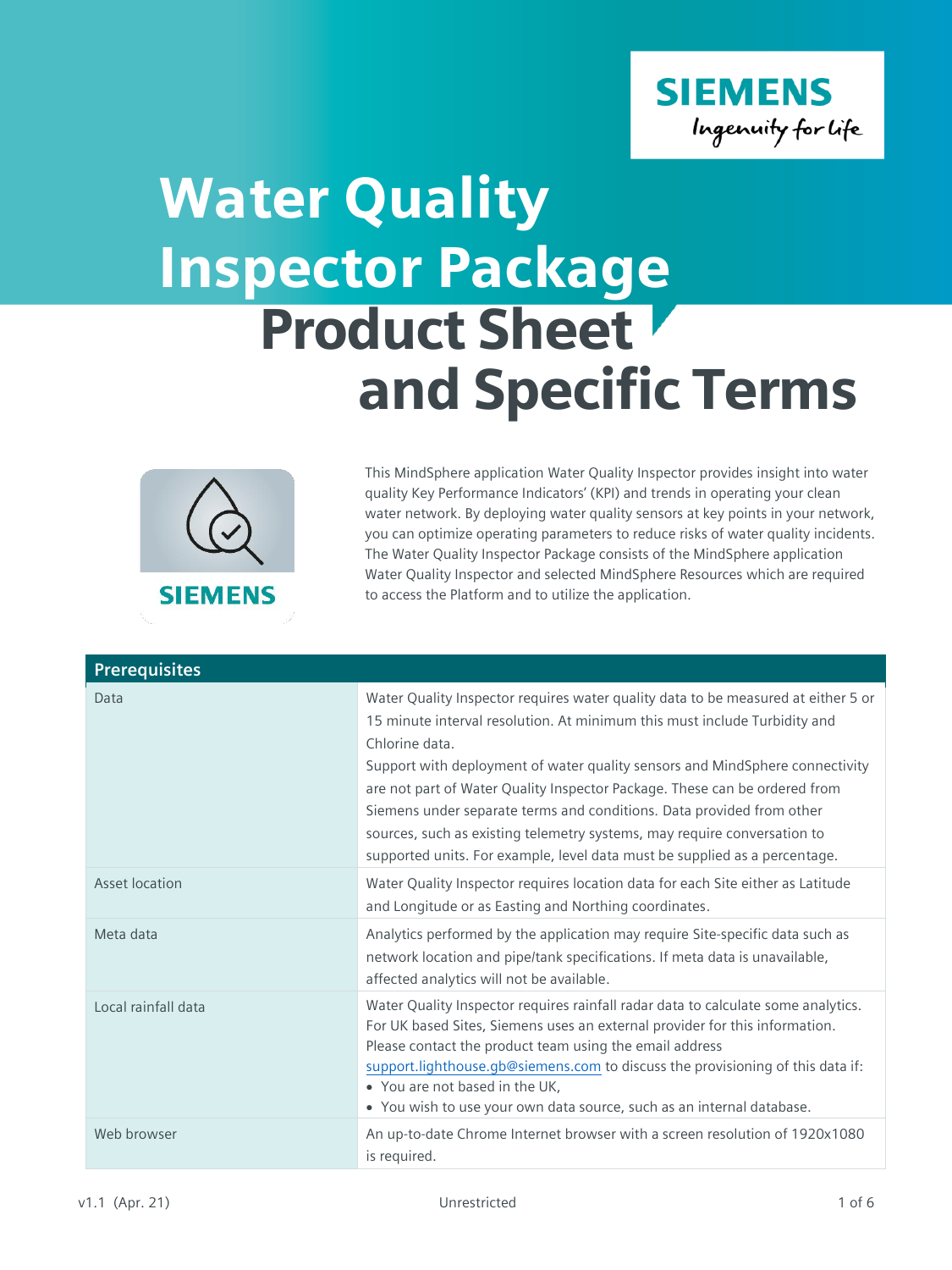| Configuration | The Water Quality Inspector application requires onboarding and configuration  |
|---------------|--------------------------------------------------------------------------------|
|               | activities to ensure proper functionality. These are not part of Water Quality |
|               | Inspector Package and can be ordered from Siemens under separate terms and     |
|               | conditions.                                                                    |

| <b>Description of Water Quality Inspector Application</b> |                                                                                                                                                                                                                                                                                                                                                                                                                                                                                                                                                                                                                                                                                                                                                                                                                                             |  |
|-----------------------------------------------------------|---------------------------------------------------------------------------------------------------------------------------------------------------------------------------------------------------------------------------------------------------------------------------------------------------------------------------------------------------------------------------------------------------------------------------------------------------------------------------------------------------------------------------------------------------------------------------------------------------------------------------------------------------------------------------------------------------------------------------------------------------------------------------------------------------------------------------------------------|--|
| General                                                   | Water Quality Inspector provides insight into water quality parameters and<br>trends in the form of events.<br>These events are only provided as recommendations. Any decision, action or<br>inaction taken as a result of these notifications is solely your responsibility.                                                                                                                                                                                                                                                                                                                                                                                                                                                                                                                                                               |  |
| Application permissions                                   | This application is operated in data centers in the Area European Union and<br>processes the following data:<br>• Time series data which include the variables received from an asset within<br>defined continuous time cycles.<br>• Asset configuration data which describe the asset (e.g. asset name, location).<br>• User data (username (given name and surname), email address, language).<br>The application performs the following activities which modify or amend Your<br>Content in your Account on your behalf:<br>• Read and write access on your time series data (to generate and display<br>analytics).<br>• Read access on your asset configuration data (to use the functionalities of this<br>application).<br>• Write access on your asset types configuration (to automatically create asset<br>types in your tenant). |  |

## **Description of MindSphere Resources**

Depending on your subscription (please see Water Quality Inspector Package Overview below), the following MindSphere resources ("MindSphere Resources") are included in the Water Quality Inspector Package. These have been selected to ensure proper operation of the application.

| administration tools available on the MindSphere Launchpad:<br>• Usage Transparency: provides information regarding your consumption of<br>MindSphere Resources.<br>• Agent Diagnostic: allows you to activate and deactivate agent logfiles and to<br>access them.<br>Settings: allow managing Users, permissions, rights, roles, groups,<br>Collaborations, subtenants <sup>1</sup> and tenant provider information. For every User,<br>an individual login is required. Users are also permitted to access and utilize<br>the user management for the purpose of receiving a service from you.<br>However, a user that receives a service from you shall not be granted with<br>administration rights, except for administration rights that are offered by the<br>user management of a subtenant <sup>1</sup> .<br>• Asset Manager: use Asset Manager to onboard & offboard agents to your<br>Account; configure assets, asset types and aspect types; manage the Sharing<br>of assets under a Collaboration between Accounts using Cross-Tenancy. The<br>User that is entitled to administrate the Asset Manager may permit users of a | <b>Base Tenant</b> | The Base Tenant provides you with a dedicated Account (also referred to as<br>"Tenant") on MindSphere. It enables you to login to your Account via the<br>respective URL provided by us and is required for use of the application and<br>MindSphere Resources.<br>The Base Tenant includes 1 Admin User and provides you with the following |
|---------------------------------------------------------------------------------------------------------------------------------------------------------------------------------------------------------------------------------------------------------------------------------------------------------------------------------------------------------------------------------------------------------------------------------------------------------------------------------------------------------------------------------------------------------------------------------------------------------------------------------------------------------------------------------------------------------------------------------------------------------------------------------------------------------------------------------------------------------------------------------------------------------------------------------------------------------------------------------------------------------------------------------------------------------------------------------------------------------------------------------------------|--------------------|----------------------------------------------------------------------------------------------------------------------------------------------------------------------------------------------------------------------------------------------------------------------------------------------------------------------------------------------|
|---------------------------------------------------------------------------------------------------------------------------------------------------------------------------------------------------------------------------------------------------------------------------------------------------------------------------------------------------------------------------------------------------------------------------------------------------------------------------------------------------------------------------------------------------------------------------------------------------------------------------------------------------------------------------------------------------------------------------------------------------------------------------------------------------------------------------------------------------------------------------------------------------------------------------------------------------------------------------------------------------------------------------------------------------------------------------------------------------------------------------------------------|--------------------|----------------------------------------------------------------------------------------------------------------------------------------------------------------------------------------------------------------------------------------------------------------------------------------------------------------------------------------------|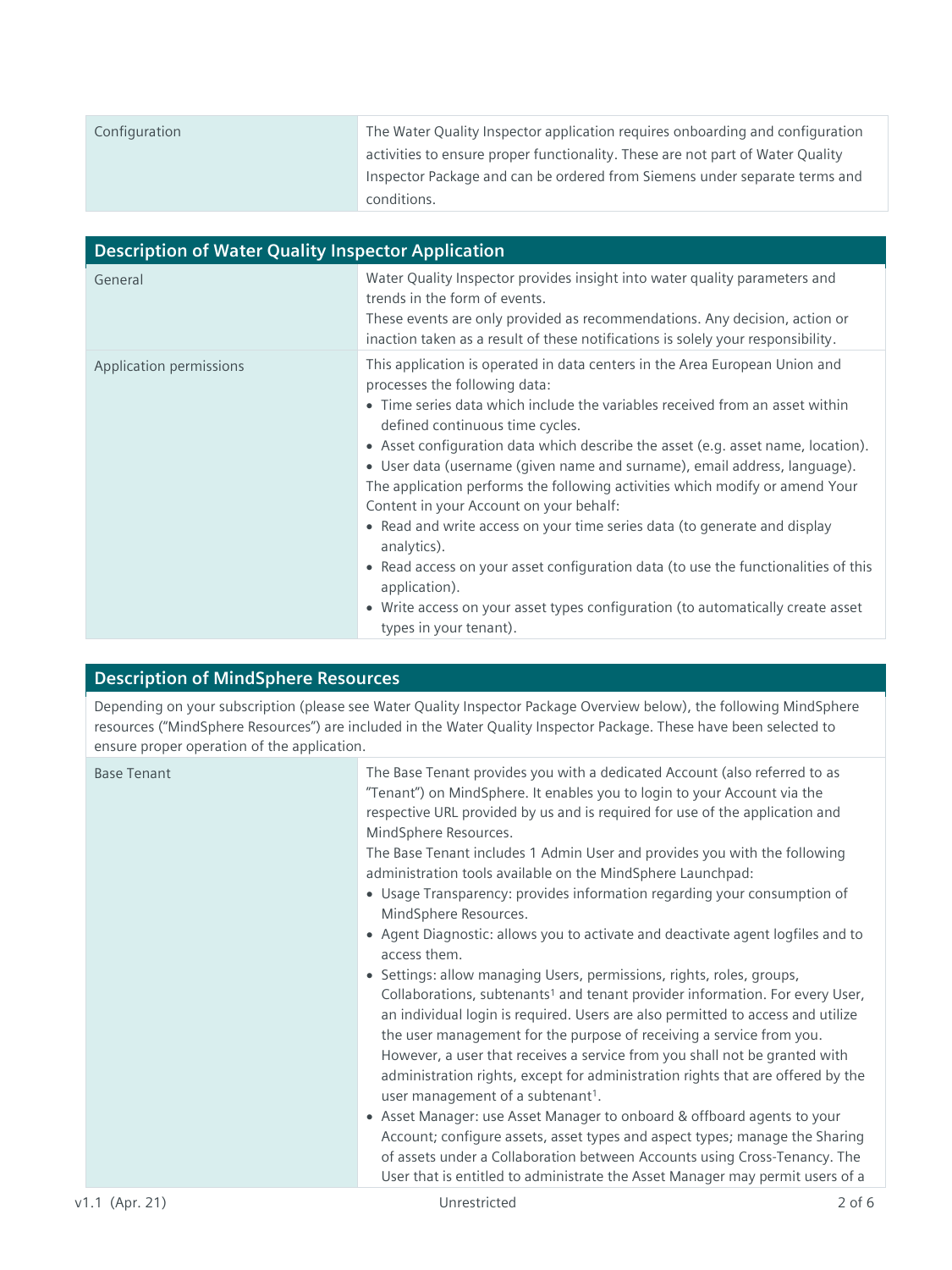|                              | subtenant <sup>1</sup> who receive a service from you to directly access the Asset<br>Manager in relation to the respective subtenant <sup>1</sup> .<br>• Upgrade: use Upgrade to order available upgrades to your subscribed and<br>additionally available MindSphere Resources (e.g. increase Users or agents);<br>get an overview of your requested and completed upgrades; manage pending<br>upgrade requests (authorized Users only).                      |
|------------------------------|-----------------------------------------------------------------------------------------------------------------------------------------------------------------------------------------------------------------------------------------------------------------------------------------------------------------------------------------------------------------------------------------------------------------------------------------------------------------|
| User                         | It allows a defined number of Users to access your Account and use the<br>application.                                                                                                                                                                                                                                                                                                                                                                          |
| Agent                        | An agent is a software as part of a hardware device (e.g. MindConnect IoT2040)<br>or in the form of an application provided by Siemens or a Third Party which you<br>connect to your Account and which can ingest data into your Account and send<br>data to one or more asset instances.                                                                                                                                                                       |
| Asset Type                   | Asset type describes the type of an asset (e.g. a service reservoir) including one<br>or several attributes. An asset type is a template that describes the attributes of a<br>homogenous group of physical or logical assets, which is used for asset<br>modeling.<br>An asset type is a grouping of assets with common characteristics that<br>distinguish those assets as a group or class.                                                                  |
| Asset Instance               | Asset instance reflects a physical and/or logical device within your Account, e.g.<br>a specific monitoring location within the network. Each instance belongs to an<br>asset type.                                                                                                                                                                                                                                                                             |
| Time Series Data Ingest Rate | Time series data ingest rate represents the rate at which the sensor data is<br>ingested into the Platform. Data ingest is based on number of assets, number of<br>variables per asset, size per variable including overhead, read cycle interval and<br>sending frequency. This depends on the size of the requests containing time<br>series sent from you to the Platform. Time series data ingest rate is restricted to a<br>maximum of 100 KB/s per asset. |
| Time Series Data Storage     | Time series data storage represents the total volume of time series data ingested<br>and stored in the Platform for an Account.                                                                                                                                                                                                                                                                                                                                 |
| <b>IoT File Storage</b>      | IoT file storage represents the total volume of files (e.g. threshold settings, Users<br>to be notified) uploaded and stored in the Platform for an Account.                                                                                                                                                                                                                                                                                                    |
| Events                       | An event documents the occurrence of a defined situation (e.g. a threshold<br>alarm from a water quality sensor).                                                                                                                                                                                                                                                                                                                                               |
|                              |                                                                                                                                                                                                                                                                                                                                                                                                                                                                 |

1) Please note that subtenants are not part of the Water Quality Inspector Package. Subtenants can be ordered separately for additional fees and can be used for OEM Services as described in the Specific Terms for MindAccess IoT Value Plan available on [www.mindsphere.io/terms.](http://www.mindsphere.io/terms) If you provide your customers with OEM Services, the Specific Terms for MindAccess IoT Value Plan available on [www.mindsphere.io/terms](http://www.mindsphere.io/terms) shall apply accordingly as if you had subscribed to a MindAccess IoT Value Plan. However, please note that the Water Quality Inspector Package may not be used for OEM Services.

## **Water Quality Inspector Package Overview**

Different sizes of the Water Quality Inspector Package are available. You are only authorized to use the Water Quality Inspector Package in accordance with the size to which you hold a valid subscription.

Should the actual usage of your Package size repeatedly exceed one or more of the applicable limits below (e.g. the number of Users for your Package size), and should you not order the appropriate increase of usage capacities for an additional fee, we reserve the right to suspend the Service. Other contractual rights and remedies remain unaffected.

| <b>Base subscription</b>            | <b>Small</b> | <b>Medium</b> |
|-------------------------------------|--------------|---------------|
| Water Quality Inspector application |              |               |
| Base Tenant <sup>1</sup>            |              |               |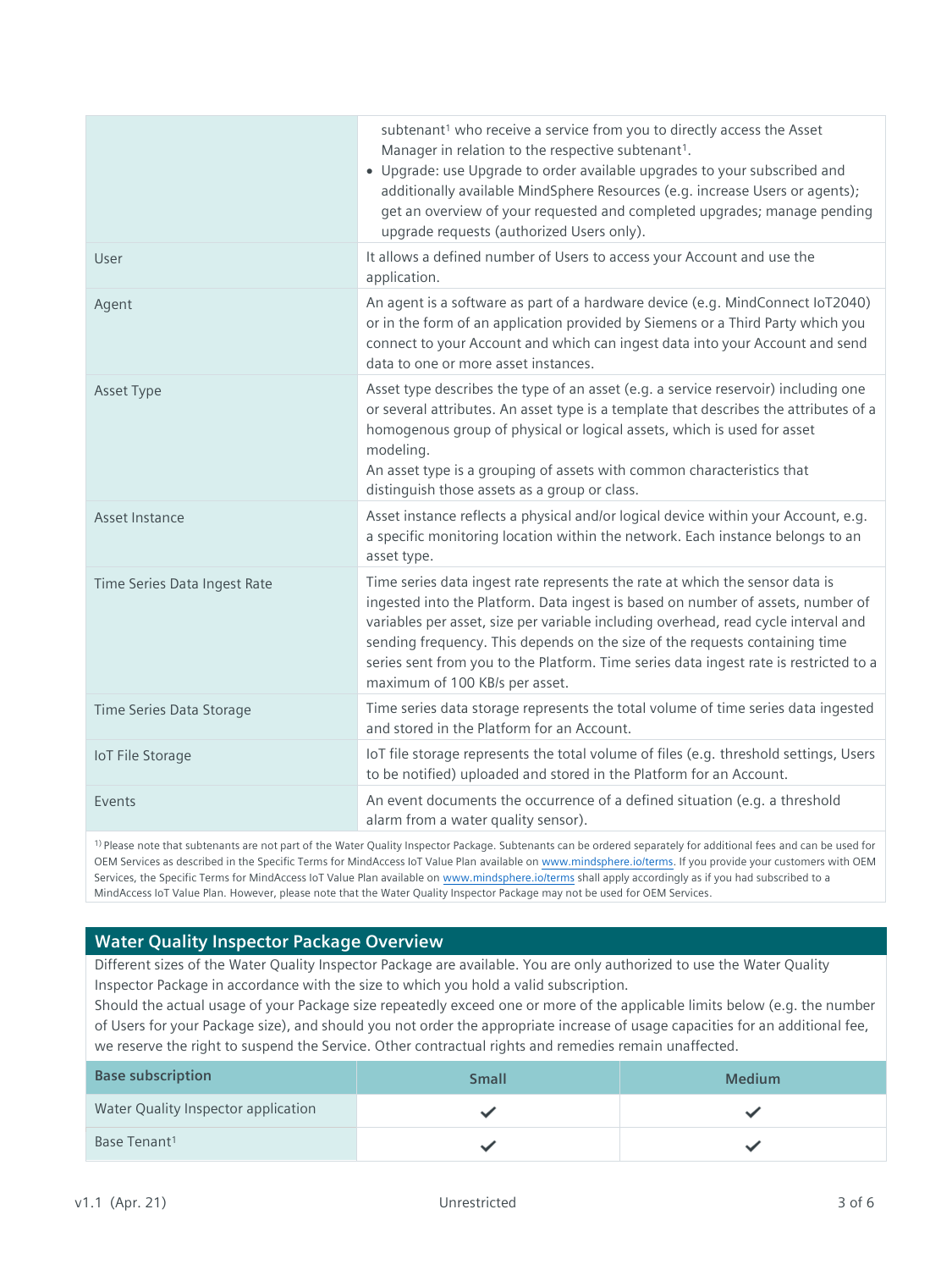| <b>Users</b>                          | 20                     | 20                       |
|---------------------------------------|------------------------|--------------------------|
| Agent                                 | 4                      | 1                        |
| <b>Asset Types</b>                    | 10                     | 10                       |
| Asset Instances                       | 75<br>(up to 25 Sites) | 600<br>(up to 200 Sites) |
| Time Series Data Ingest Rate          | 0.27 KB/s              | 2.16 KB/s                |
| Time Series Data Storage <sup>2</sup> | 9 GB                   | 72 GB                    |
| <b>IoT File Storage</b>               | $1$ GB                 | 8 GB                     |
| Events                                | 10 000                 | 80 000                   |

## **MindSphere Upgrades**

You can use the Upgrade tool to add additional MindSphere Resources (e.g. increase Users, asset instances, asset types). For the Asset Instance Upgrade to take effect, additional onboarding tasks are required. Asset Type Upgrade will have no effect on application functionality.

1) You can decide if a Base Tenant shall be created and provisioned to you as part of your Water Quality Inspector Package base subscription or if the Water Quality Inspector Package (without a Base Tenant) shall be added to an existing Account (Base Tenant or MindAccess IoT Value Plan Account). A Package can only be added to an existing Account if the Account and Package are hosted in the same data center location. If you decide to add various Packages to one existing Account, please note the following: The MindSphere Resources included in the various Packages will be combined under one Account; it is your responsibility to allocate the MindSphere Resources to the various Packages according to your needs; the combination of MindSphere Resources under one Account may lead to technical limitations in their accessibility and should therefore not exceed the limits set out under

[https://sie.ag/MindSphere\\_TechnicalLimitationsforUsageofMindSphereServices;](https://sie.ag/MindSphere_TechnicalLimitationsforUsageofMindSphereServices) <sup>2)</sup> Time Series Data Storage capacity displayed above will suffice for data collected in the 1st year assuming data is collected at 5 minute intervals. Accumulating data beyond 1 year will require purchasing of Time Series Storage Upgrade.

| <b>Specific Terms</b>    |                                                                                                                                                                                                                                                                                                                                                                                                                                                                                                                                                                                                                                                                                                                                                                                                                                                                                                                                                                                |
|--------------------------|--------------------------------------------------------------------------------------------------------------------------------------------------------------------------------------------------------------------------------------------------------------------------------------------------------------------------------------------------------------------------------------------------------------------------------------------------------------------------------------------------------------------------------------------------------------------------------------------------------------------------------------------------------------------------------------------------------------------------------------------------------------------------------------------------------------------------------------------------------------------------------------------------------------------------------------------------------------------------------|
| <b>Subscription Term</b> | The initial Subscription Term for Water Quality Inspector Package is 12 months.<br>Following expiration of the preceding Subscription Term, the subscription<br>automatically renews with a Subscription Term of 12 months at the then-current<br>terms made available under www.mindsphere.io/terms, unless either Party<br>notifies the other Party at least 60 days prior to the then-current expiration date<br>that it has elected not to renew.                                                                                                                                                                                                                                                                                                                                                                                                                                                                                                                          |
| Payment terms            | The subscription fee for Water Quality Inspector Package is charged yearly in<br>advance.                                                                                                                                                                                                                                                                                                                                                                                                                                                                                                                                                                                                                                                                                                                                                                                                                                                                                      |
| Data center location     | Your Content processed by the MindSphere Resources is stored at rest in the<br>Area European Union as set out in the MindSphere Supplemental Terms available<br>on www.mindsphere.io/terms.                                                                                                                                                                                                                                                                                                                                                                                                                                                                                                                                                                                                                                                                                                                                                                                    |
| Adaptation of fees       | The fees during any renewed Subscription Term will be the same as during the<br>immediately prior Subscription Term, unless we notify you of a Fee Change at<br>least 90 days prior to the end of the then-current Subscription Term, in which<br>case the communicated Fee Change will be effective upon subscription renewal.<br>During a running Subscription Term we may change or add new fees<br>(collectively referred to as "Fee Change") due to and to the extent required to<br>reflect: (i) changes in the quality or functionalities of the Service; (ii) material<br>changes in market conditions; (iii) general increases in wages or other<br>employment costs; and/or (iv) changes in procurement costs due to price<br>changes made by our suppliers, in each case to the extent that the changes<br>affect our provision of the agreed Service. We will notify you of any Fee Change<br>at least 60 days in advance of the effective date of the Fee Change. |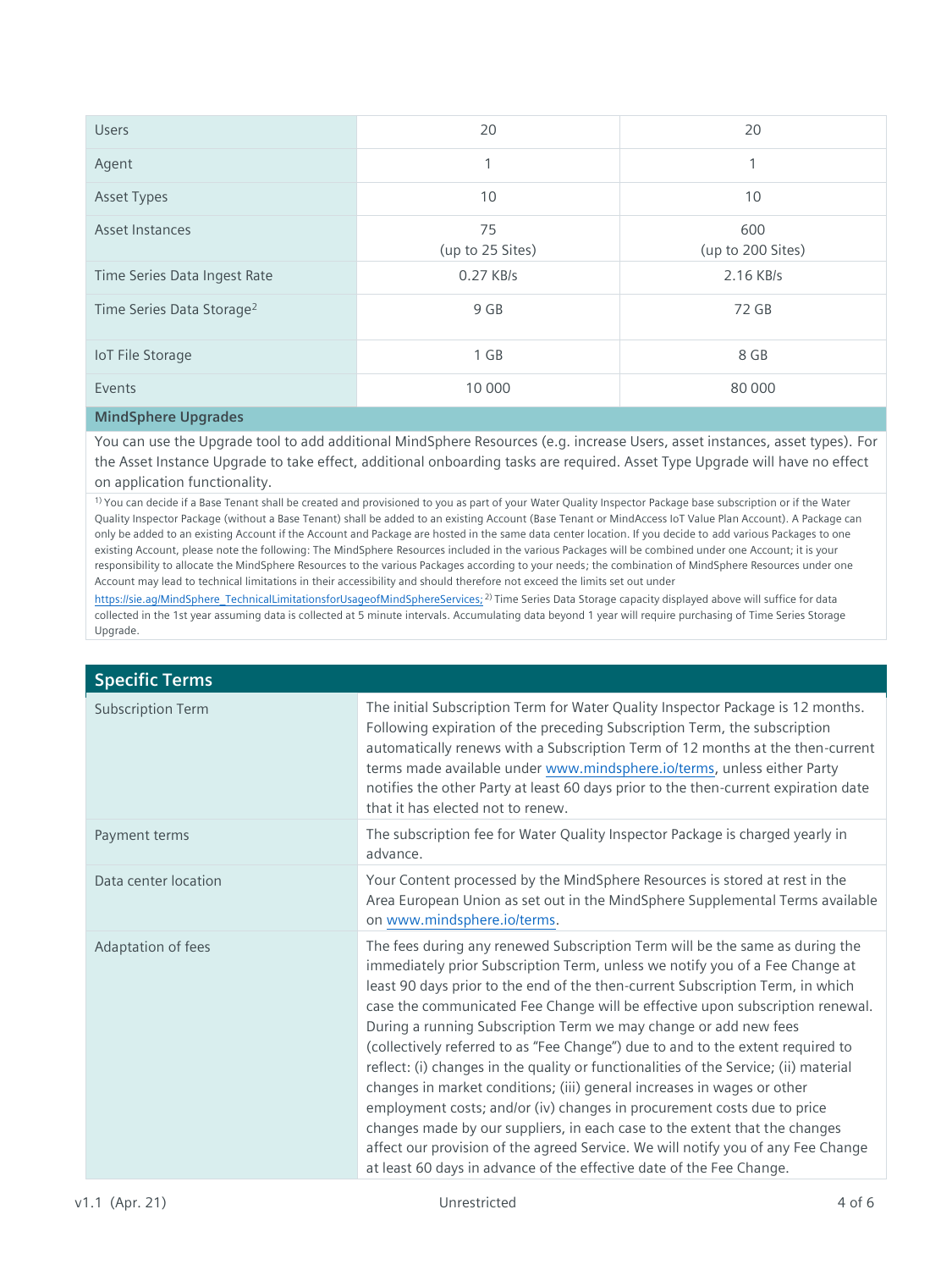| Service Level Agreement                                   | The Monthly Uptime Percentage for this application is 90%. Monthly Uptime<br>Percentage is defined in the MindSphere Supplemental Terms available on<br>www.mindsphere.io/terms.                                                                                                                                                                                                                                                                                                                                                                                                                                                                                                                                                                                                                                                                                                                                                                                                                                                                                                                                                                                                                          |
|-----------------------------------------------------------|-----------------------------------------------------------------------------------------------------------------------------------------------------------------------------------------------------------------------------------------------------------------------------------------------------------------------------------------------------------------------------------------------------------------------------------------------------------------------------------------------------------------------------------------------------------------------------------------------------------------------------------------------------------------------------------------------------------------------------------------------------------------------------------------------------------------------------------------------------------------------------------------------------------------------------------------------------------------------------------------------------------------------------------------------------------------------------------------------------------------------------------------------------------------------------------------------------------|
| Data use rights                                           | "Collected Data" means the following data collected by this application:<br>• Any device data collected from the asset (timeseries, alarms, etc.),<br>• Historical data provided to Siemens for the purpose of configuring Water<br>Quality Inspector,<br>• Static reference data related to the asset (location, name, etc.),<br>· Processed data (timeseries, Events, comments, etc.),<br>• Log data (app log, system log) without personal data.<br>You acknowledge that Collected Data may include copies made by the<br>application from certain parts of Your Content for use in accordance with this<br>Product Sheet and Specific Terms.<br>During and after the Subscription Term, Siemens and its business partners may<br>use Collected Data for Siemens' internal purposes (e.g. development or<br>improvement of products or services). On an aggregated basis with other data<br>and in a form that does not identify you and your Users, Siemens shall own and<br>be free to make Collected Data publicly available to you and others (e.g. for<br>information and industry trends, benchmarking data). Use of Collected Data in<br>accordance with this Section will be at Siemens' risk. |
| Confidential Information                                  | For the avoidance of doubt, the data provided by Siemens or generated as part<br>of this Service constitutes our Confidential Information as this term is defined in<br>the MMA. This includes, but is not limited to:<br>• Rainfall data,<br>• Events generated by the application.                                                                                                                                                                                                                                                                                                                                                                                                                                                                                                                                                                                                                                                                                                                                                                                                                                                                                                                      |
| Third Party Terms                                         | The application contains Third Party Services, including open source software,<br>commercial software, or software-related managed Services, which are subject<br>to additional or different terms, license rights, or require certain notices by their<br>licensors, which we are obliged to pass on to you as your licensor and to which<br>you agree to abide ("Third Party Terms"). The Third Party Terms for Water Quality<br>Inspector application are made available via the following web link:<br>https://sie.ag/MindSphere-ThirdParty_WaterQualityInspectorPackage.                                                                                                                                                                                                                                                                                                                                                                                                                                                                                                                                                                                                                             |
| Changes to the Product Sheet and<br><b>Specific Terms</b> | We may update this document from time to time during a Subscription Term in<br>order to reflect any changes agreed with or imposing by our subcontractors<br>(including changes in open software license terms) or when we introduce new<br>MindSphere Resources, features, supplements, enhancements or capabilities<br>(e.g. that were not previously included with the subscription, but added for no<br>additional fee). Changes shall become binding upon release of a new version for<br>this document on www.mindsphere.io/terms.                                                                                                                                                                                                                                                                                                                                                                                                                                                                                                                                                                                                                                                                  |
| Support                                                   | Support is available in English via e-mail support.lighthouse.gb@siemens.com.<br>Usual reaction times are 48 hours, from Monday to Friday - excluding national<br>and local holidays.                                                                                                                                                                                                                                                                                                                                                                                                                                                                                                                                                                                                                                                                                                                                                                                                                                                                                                                                                                                                                     |

| <b>Export Control Regulations</b>                                            |              |  |
|------------------------------------------------------------------------------|--------------|--|
| Applicable for Water Quality Inspector application and MindSphere Resources. |              |  |
| Al                                                                           | <sup>N</sup> |  |
| <b>FCCN</b>                                                                  | <sup>N</sup> |  |